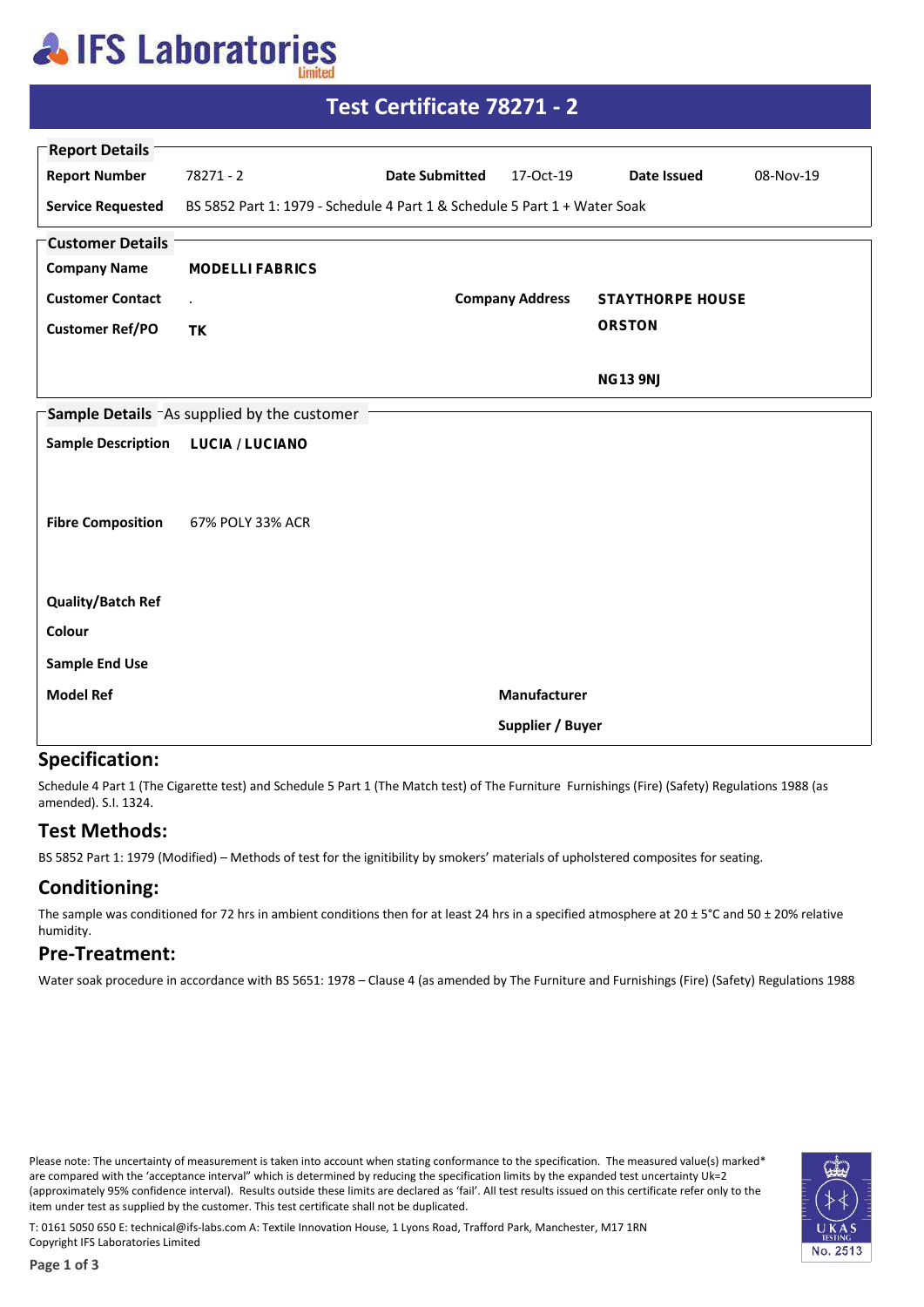# **AIFS Laboratories**

## Test Certificate 78271 - 2

### **Test Results**

The Following test results relate only to the ignitibility of the combination of the materials under the particular conditions of test; they are not intended as a means of assessing the full potential fire hazard of the materials in use.

| <b>Test Type</b>                                                                    | Schedule 4 Part 1                                                  | <b>Initial Test</b>         | <b>Repeat Test</b>          |  |  |
|-------------------------------------------------------------------------------------|--------------------------------------------------------------------|-----------------------------|-----------------------------|--|--|
| <b>Filling Material Used:</b>                                                       |                                                                    | VP45 20-22Kg/m <sup>3</sup> | VP45 20-22Kg/m <sup>3</sup> |  |  |
| <b>Smouldering Duration [mm:ss]:</b>                                                |                                                                    | < 60.00                     | <60.00                      |  |  |
| the placement of the cigarette:                                                     | Progressive smouldering and/or flaming observed within one hour of | $\Box$                      | $\mathcal{L}$               |  |  |
| <b>Evidence of melting:</b>                                                         |                                                                    | $\overline{\mathbf{v}}$     | $\overline{\mathbf{v}}$     |  |  |
| <b>Evidence of charring:</b>                                                        |                                                                    | $\overline{\mathbf{v}}$     | $\overline{\mathbf{v}}$     |  |  |
| <b>Evidence of dripping:</b>                                                        |                                                                    |                             |                             |  |  |
| <b>Cover Split</b>                                                                  |                                                                    |                             |                             |  |  |
| <b>Forcibly Extinguished</b>                                                        |                                                                    |                             |                             |  |  |
| <b>Test Result</b>                                                                  |                                                                    | <b>PASS</b>                 | <b>PASS</b>                 |  |  |
| <b>Test Type</b>                                                                    | Schedule 5 Part 1                                                  | <b>Initial Test</b>         | <b>Repeat Test</b>          |  |  |
| <b>Filling Material Used:</b>                                                       |                                                                    | VP45 20-22Kg/m <sup>3</sup> | VP45 20-22Kg/m <sup>3</sup> |  |  |
| Smouldering / Flaming / Glowing Duration [mm:ss]:                                   |                                                                    | 0.01                        | 0.03                        |  |  |
| Progressive smouldering observed within one hour after the removal of<br>the flame: |                                                                    | $\Box$                      |                             |  |  |
| <b>Evidence of melting:</b>                                                         |                                                                    | $\overline{\mathbf{v}}$     | $\blacktriangledown$        |  |  |
| <b>Evidence of charring:</b>                                                        |                                                                    | $\overline{\mathbf{v}}$     | ☑                           |  |  |
| <b>Evidence of dripping:</b>                                                        |                                                                    |                             |                             |  |  |
| Flaming continued for more then 120 seconds after the removal of the<br>burner:     |                                                                    |                             |                             |  |  |
| <b>Forcibly Extinguished</b>                                                        |                                                                    |                             |                             |  |  |
| <b>Test Result</b>                                                                  |                                                                    | <b>PASS</b>                 | <b>PASS</b>                 |  |  |

Please note: The uncertainty of measurement is taken into account when stating conformance to the specification. The measured value(s) marked\* are compared with the 'acceptance interval" which is determined by reducing the specification limits by the expanded test uncertainty Uk=2 (approximately 95% confidence interval). Results outside these limits are declared as 'fail'. All test results issued on this certificate refer only to the item under test as supplied by the customer. This test certificate shall not be duplicated.



T: 0161 5050 650 E: technical@ifs-labs.com A: Textile Innovation House, 1 Lyons Road, Trafford Park, Manchester, M17 1RN Copyright IFS Laboratories Limited